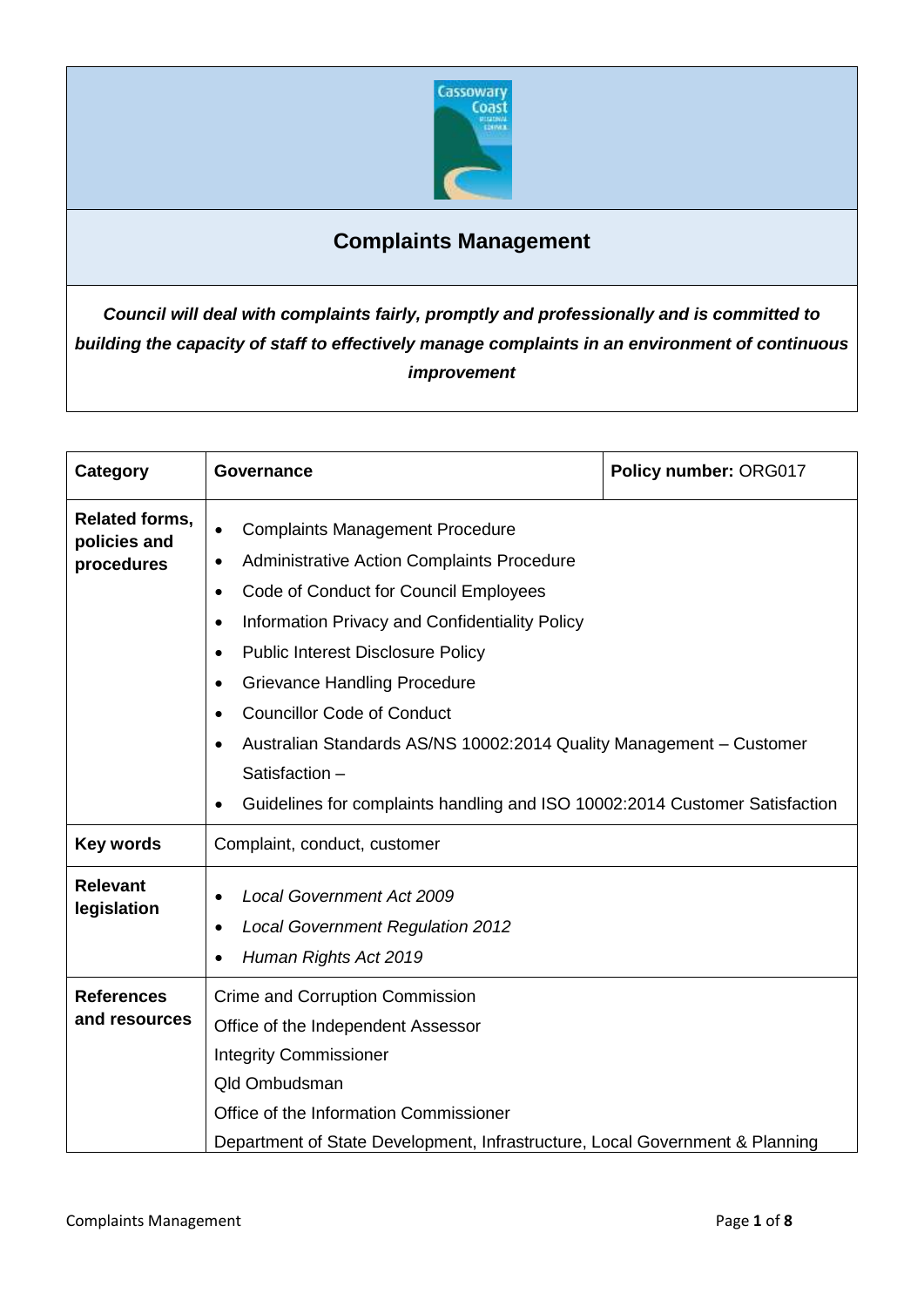| Review due by      | Governance                       | 14 October 2024 |
|--------------------|----------------------------------|-----------------|
| Approved by        | <b>Council Resolution LG1112</b> | 14 October 2021 |
| Approved by        | <b>Council Resolution GE0034</b> | 11 October 2018 |
| <b>Approved by</b> | Council Resolution 1275          | 26 May 2016     |
| Approved by        | <b>Council Resolution 1559</b>   | 14 July 2011    |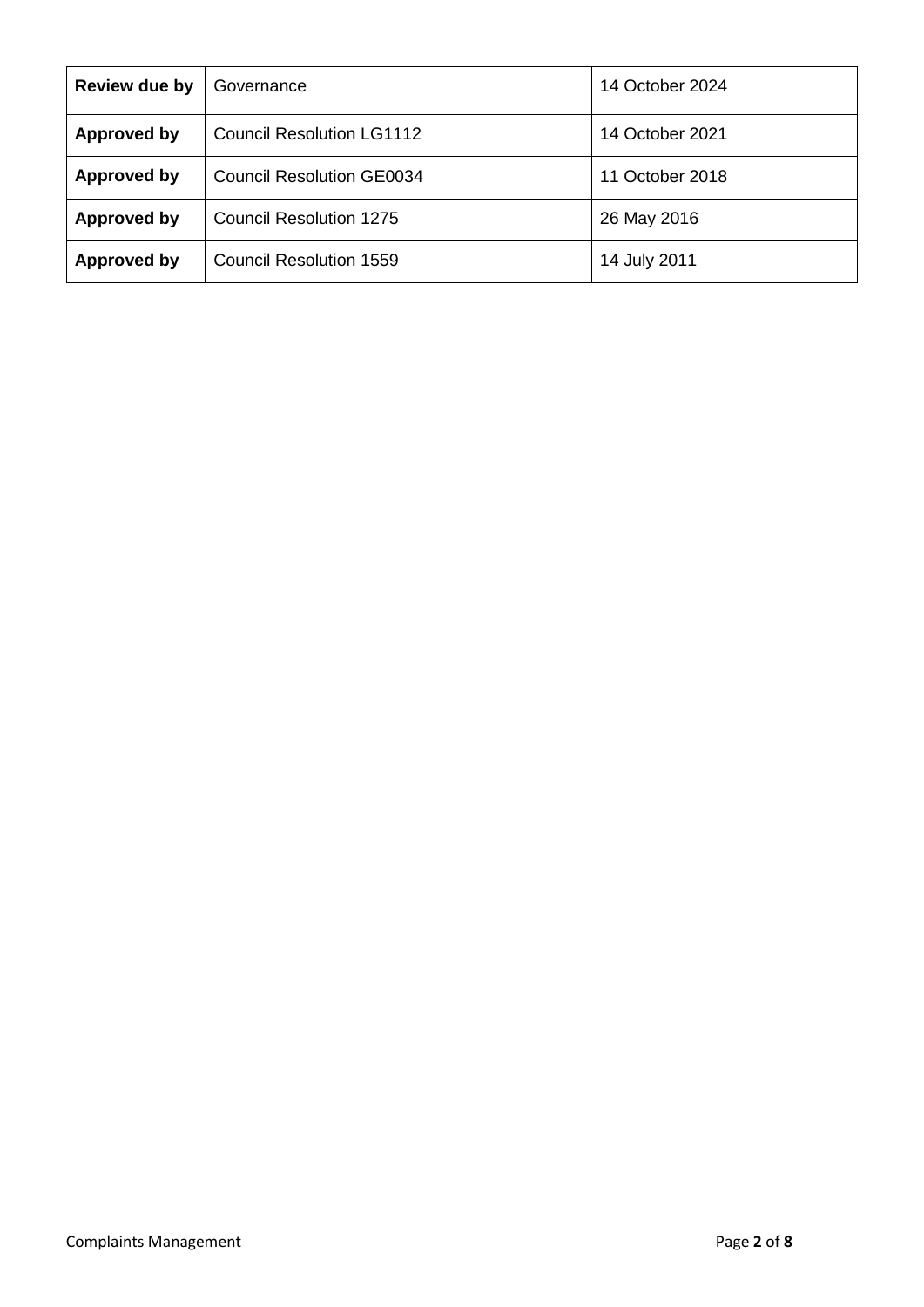### **COMPLAINTS MANAGEMENT**

#### **1. Purpose**

Under the *Local Government Act 2009,* local governments must operate in an open, transparent and accountable manner. This Policy sets out the process Cassowary Coast Regional Council has implemented to deal effectively and efficiently with complaints about councils' administrative actions and address systemic and service related problems.

This policy supports Council's priority to deliver inclusive and ethical governance for the community. This includes clear accountabilities, ethical standards of behaviour and a commitment to act in accordance with the 'local government principles' as set out in Chapter 1, Section 4 of the Act.

The Cassowary Coast Regional Council acknowledges the right of customers to provide feedback, both positive and negative, on the services it provides and the decisions it makes. It also understands that there are occasions when people may wish to lodge a complaint. Our council will deal with complaints fairly, promptly and professionally and is committed to building the capacity of staff to effectively manage complaints in an environment of continuous improvement.

### **2. Scope**

All Councillors and Council employees, contractors or consultants must comply with this policy and are responsible for giving effect to it.

This policy has been established to provide a clear administrative method of handling and resolving of all complaints made by affected persons, including administrative action complaints about:

- The decisions or a failure to make a decision by Council
- An act, or failure to do an act by Council
- The formulation of a proposal or intention by Council
- The making of a recommendation by Council, and

Whilst this policy is intended to capture all complaints, there are certain processes in complaint management which are regulated by legislation and therefore separate policies or systems may apply in the handling of the various complaint types, for example—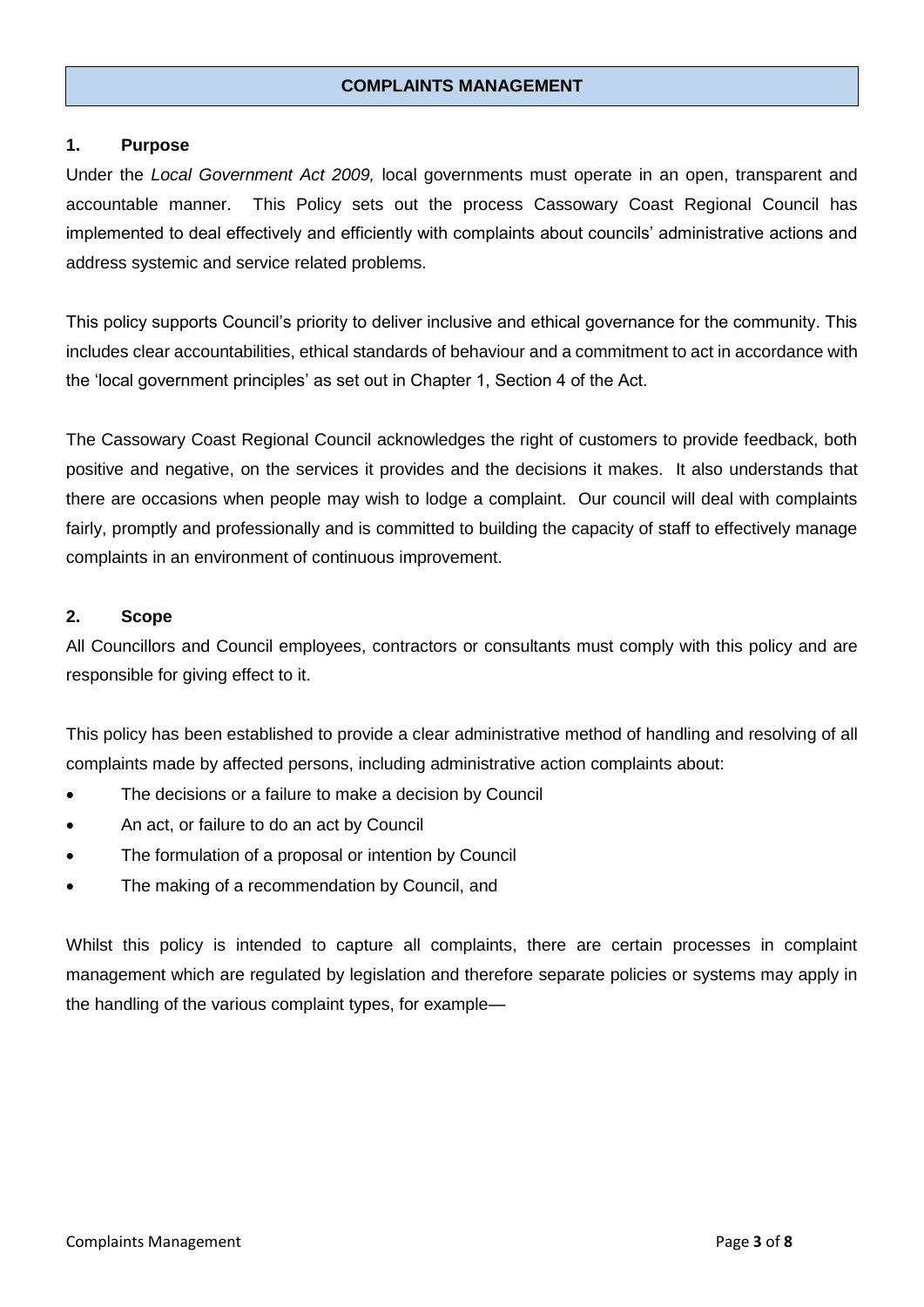## *Table 1:*

| <b>Complaint Type</b>         | <b>Suggested Action</b>                                                                                                                                                                                                  | <b>Resolution timeframe</b>                                                             |
|-------------------------------|--------------------------------------------------------------------------------------------------------------------------------------------------------------------------------------------------------------------------|-----------------------------------------------------------------------------------------|
|                               |                                                                                                                                                                                                                          |                                                                                         |
| <b>Administrative Action</b>  | Refer to the Complaints Officer (Governance) in<br>the first instance. It will then be referred on to<br>the appropriate person within Council for<br>investigation prior to review by Director. Record<br>in iCasework. | Acknowledgment within 3 days<br>and a determination provided<br>within 25 business days |
| <b>Public Interest</b>        | Dealt with under the Council's <b>Public Interest</b>                                                                                                                                                                    | Resolution time will be determined                                                      |
| <b>Disclosures</b>            | <b>Disclosures Policy, Guidelines and Procedure</b>                                                                                                                                                                      | by the complexity of the matter                                                         |
| (Public interest              | <b>Public Interest Disclosure, the Crime and</b>                                                                                                                                                                         | referred.                                                                               |
| information about             | Corruption Act 2001 (Qld) and the Public                                                                                                                                                                                 |                                                                                         |
| serious wrongdoing            | Interest Disclosure Act 2010 (Qld)                                                                                                                                                                                       |                                                                                         |
| (corruption or danger)        | Register maintained by Governance.                                                                                                                                                                                       |                                                                                         |
|                               | These complaints will be referred to the Chief                                                                                                                                                                           | Acknowledgment within 3 days                                                            |
| <b>Competitive neutrality</b> | Executive Officer for review in accordance with                                                                                                                                                                          | and a determination provided                                                            |
|                               | the Local Government Act 2009                                                                                                                                                                                            | within 25 business days                                                                 |
| <b>Officer Conduct (Not</b>   | Such matters to be referred to the Office of the                                                                                                                                                                         | Unlimited but as soon as possible.                                                      |
| Official Misconduct) -        | CEO, relevant Supervisor/Manager to respond                                                                                                                                                                              |                                                                                         |
| including code of             | (with People and Culture consultation) and copy                                                                                                                                                                          |                                                                                         |
| conduct and                   | provided to People & Culture. Dealt with under                                                                                                                                                                           |                                                                                         |
| grievance type                | the relevant Council Directives and Policies.                                                                                                                                                                            |                                                                                         |
| matters                       | Recorded in employee records where applicable                                                                                                                                                                            |                                                                                         |
|                               | and Council's Knowledge Management System.                                                                                                                                                                               |                                                                                         |
|                               | Council's Policy ORG008 titled Complaints                                                                                                                                                                                | Resolution time will be determined                                                      |
| <b>Corrupt Conduct</b>        | about the Public Official: Section 48A of the                                                                                                                                                                            | by the complexity of the matter                                                         |
| alleging the                  | Crime and Corruption Act 2001 deals with                                                                                                                                                                                 | referred.                                                                               |
| involvement of the            | corrupt conduct complaints that involve or may                                                                                                                                                                           |                                                                                         |
| <b>Chief Executive</b>        | involve the CEO. The nominated person to refer                                                                                                                                                                           |                                                                                         |
| <b>Officer</b>                | these complaints to is the Chair of the Audit                                                                                                                                                                            |                                                                                         |
|                               | Committee                                                                                                                                                                                                                |                                                                                         |
|                               | Complaints directed to the Chief Executive                                                                                                                                                                               | Resolution time will be determined                                                      |
|                               | Officer in the first instance who, following                                                                                                                                                                             | by the complexity of the matter                                                         |
|                               | determination that the matter is one of official                                                                                                                                                                         | referred.                                                                               |
| <b>Official Misconduct</b>    | misconduct will then refer the matter to the                                                                                                                                                                             |                                                                                         |
|                               | Crime and Corruption Commission for review.                                                                                                                                                                              |                                                                                         |
|                               | The CCC will determine if Council to investigate                                                                                                                                                                         |                                                                                         |
|                               | or the CCC. Register held by Governance.                                                                                                                                                                                 |                                                                                         |
|                               | Complaints about the conduct (misconduct or                                                                                                                                                                              | Follow due process, no time limit                                                       |
| <b>Councillor Misconduct</b>  | inappropriate conduct) or performance of the                                                                                                                                                                             | applied however to be resolved as                                                       |
|                               | Mayor or Councillors are dealt with in                                                                                                                                                                                   | soon as possible                                                                        |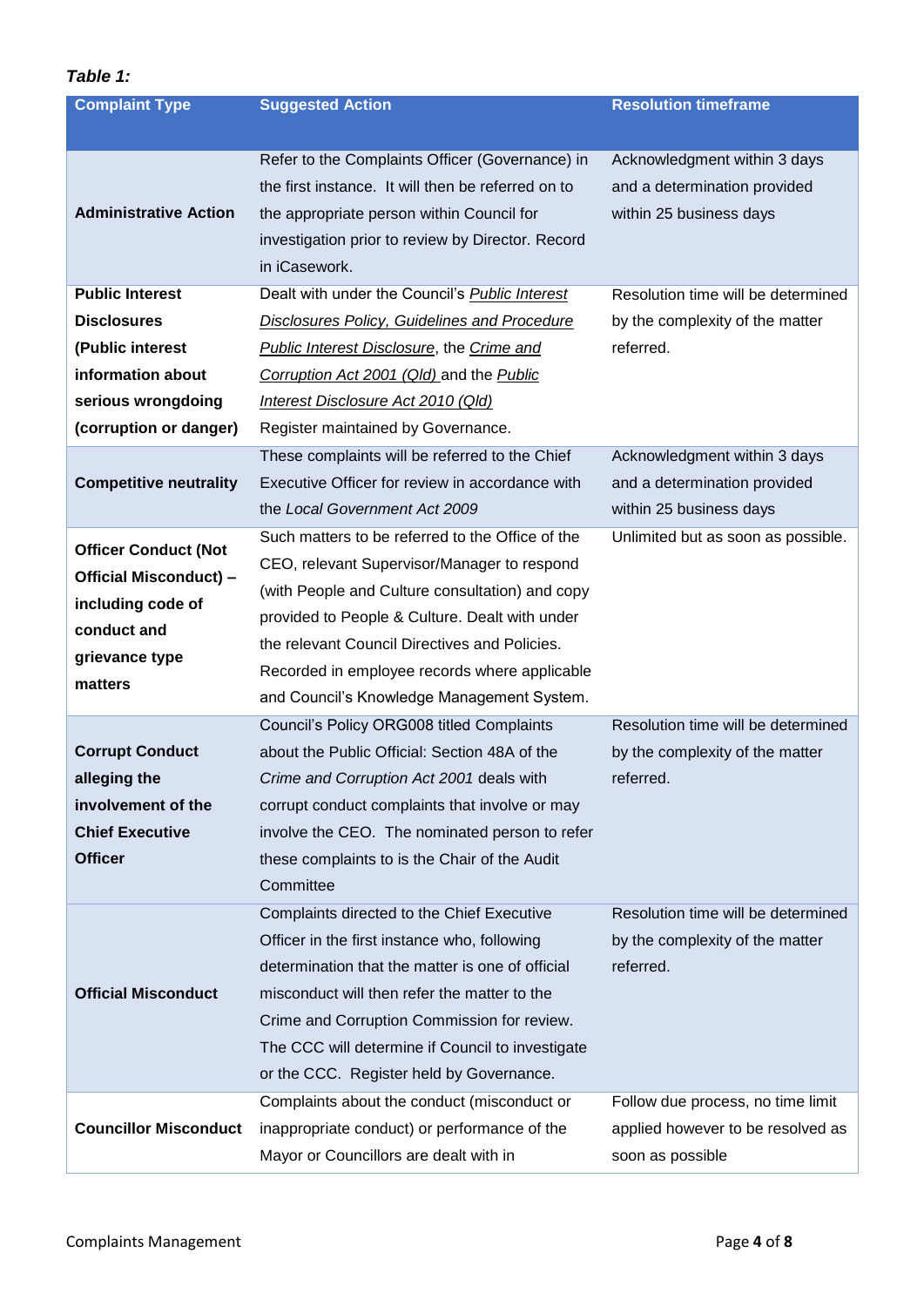|                             | accordance with Local Government Act 2009.             |                                    |
|-----------------------------|--------------------------------------------------------|------------------------------------|
|                             | Such complaints will be referred to the Office of      |                                    |
|                             | the Independent Assessor. Register held by             |                                    |
|                             | Governance Team.                                       |                                    |
|                             | Request for Internal Review of RTI Application         | 25 Business days                   |
|                             | access decisions are to be directed to the             |                                    |
|                             | Governance Team to process in accordance               |                                    |
|                             | with the Right to Information Act 2009 or directly     |                                    |
| <b>Right to Information</b> | to the Office of the Information Commissioner.         |                                    |
|                             | Interference imposed on the RTI delegate in            |                                    |
|                             | making a determination is an offence under the         |                                    |
|                             | Act.                                                   |                                    |
|                             | Breach of Privacy can be referred directly to the      | Resolution time will be determined |
| <b>Information Privacy</b>  | Office of the Information Commissioner or              | by the complexity of the matter    |
|                             | Council's Chief Executive Officer.                     | referred.                          |
|                             | Complaints related to development decisions            | Resolution time will be determined |
| <b>Development</b>          | are assessed against the <i>Planning Act 2016</i> , by | by the complexity of the matter    |
| <b>Decisions</b>            | the dispute resolution committee and/or the            | referred.                          |
|                             | Planning and Environment Court.                        |                                    |

### **3. Definitions and principles**

*A Complaint -* For the purpose of this Policy, a complaint is an expression of dissatisfaction, orally or in writing, about the service, decisions or actions of the Council or its staff. It is not an enquiry or service request, unless the person specifies that they wish to make a complaint due to previous inaction or dissatisfaction with council response.

### **4. Procedure**

- 4.1 Council will at all times endeavour to meet local government and community expectations through being an open and accountable organisation, dealing fairly and reasonably with customers and having well trained and supported staff.
- 4.2 The complaints process is to be readily accessible to and able to be understood by all people including those with special needs. Information about the complaints process is available on Council's website under 'Making a complaint', or can be obtained at Council's customer service centres, on rate notices and highlighted within the Annual Report.
- 4.3 Effective complaints management is fundamental to the provision of quality services that Council aims to provide and enable a mechanism for obtaining feedback from customers and resolving disputes. To this end, Council recognises that errors and mistakes can be made and all reasonable attempts will be made to rectify failures to ensure community confidence is maintained.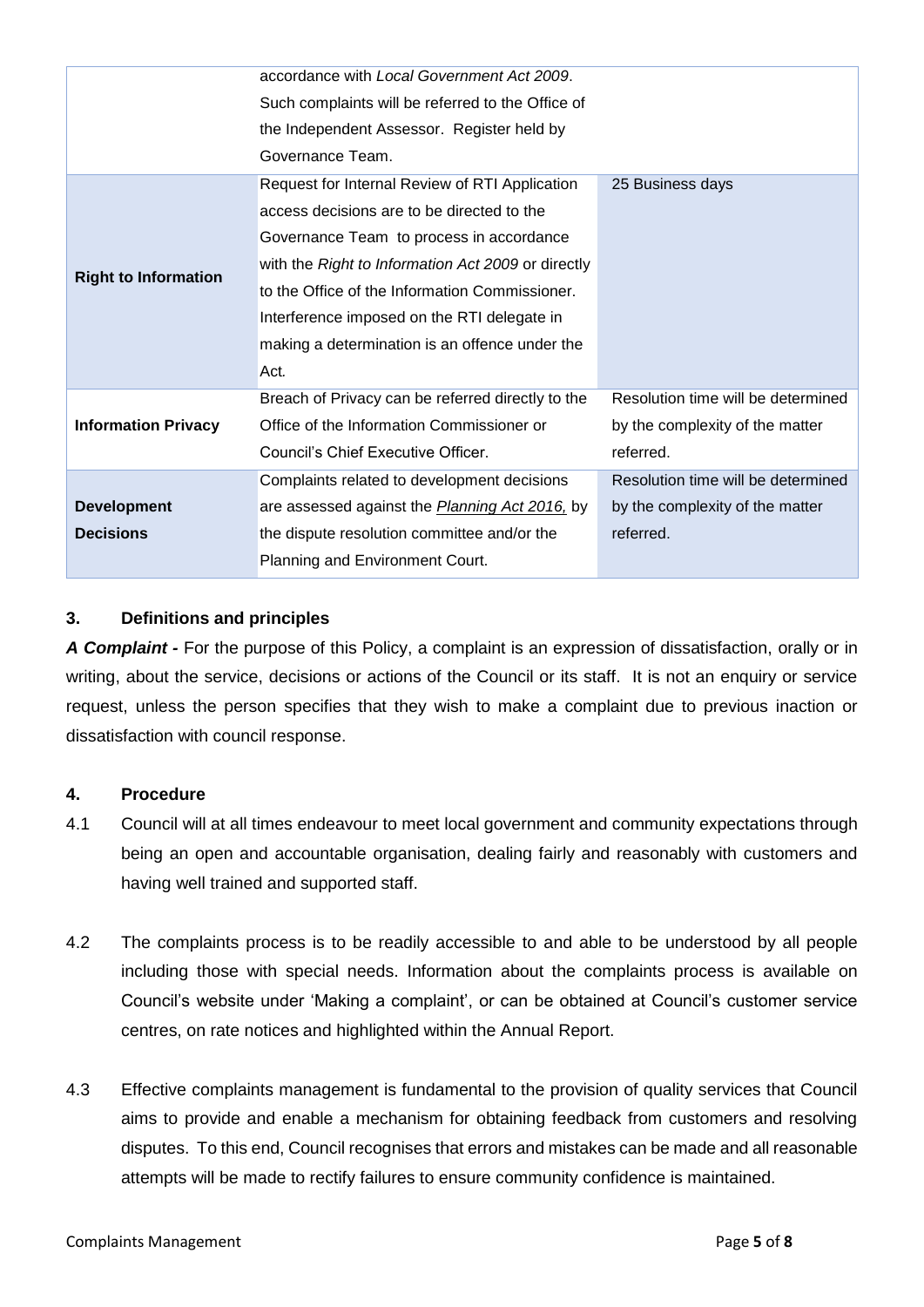- 4.4 Council is committed to effectively handling complaints promptly and professionally and takes seriously all complaints via all methods of delivery, including verbal and anonymous complaints.
- 4.5 All complaints received by Council will be considered on their merits and addressed in an equitable and unbiased manner through an established complaints process and the observation of the principles of the *Australian Standards AS/NS 10002:2014 Quality Management – Customer Satisfaction – Guidelines for complaints handling and ISO 10002:2014 Customer Satisfaction.*
- 4.6 Complainants will have access to the complaint management system available via Council's Website and will not suffer any reprisal as a result of making a complaint.
- 4.7 Complainants will be able to access support to make a complaint if required.
- 4.8 Complaints may be categorised by the CEO for the purpose of prioritisation, reporting, effective resolution, and ensuring legislative compliance as set out in Table 1 above.
- 4.9 Where possible, a complainant and Council should attempt to have the matter resolved by open and frank discussion with a view to achieving an outcome that is satisfactory to both parties and therefore avoiding the need to enter into a formal complaint resolution process.
- 4.10 Receipt of each complaint will be acknowledged in accordance with the Complaints Management Process Guidelines.
- 4.11 Complainants will be treated courteously; and will be kept informed of the progress of the handling of their complaint, the timing of its handling and the outcome of their complaint.
- 4.12 All complaints will be treated with appropriate respect for the confidentiality and privacy of the complainant and officers involved. Publication of information relating to complaints about Council officers will be limited to that prescribed by legislation.
- 4.13 Council will co-operate fully with any investigating authority charged with dealing with a complaint, e.g. the Crime and Corruption Commission, Queensland Ombudsman or other legislative body.
- 4.14 Council maintains a commitment to continual improvement in its business process and relationships with customers. Continual improvement will be achieved through effective and accountable analysis and review, recording and reporting on complaints.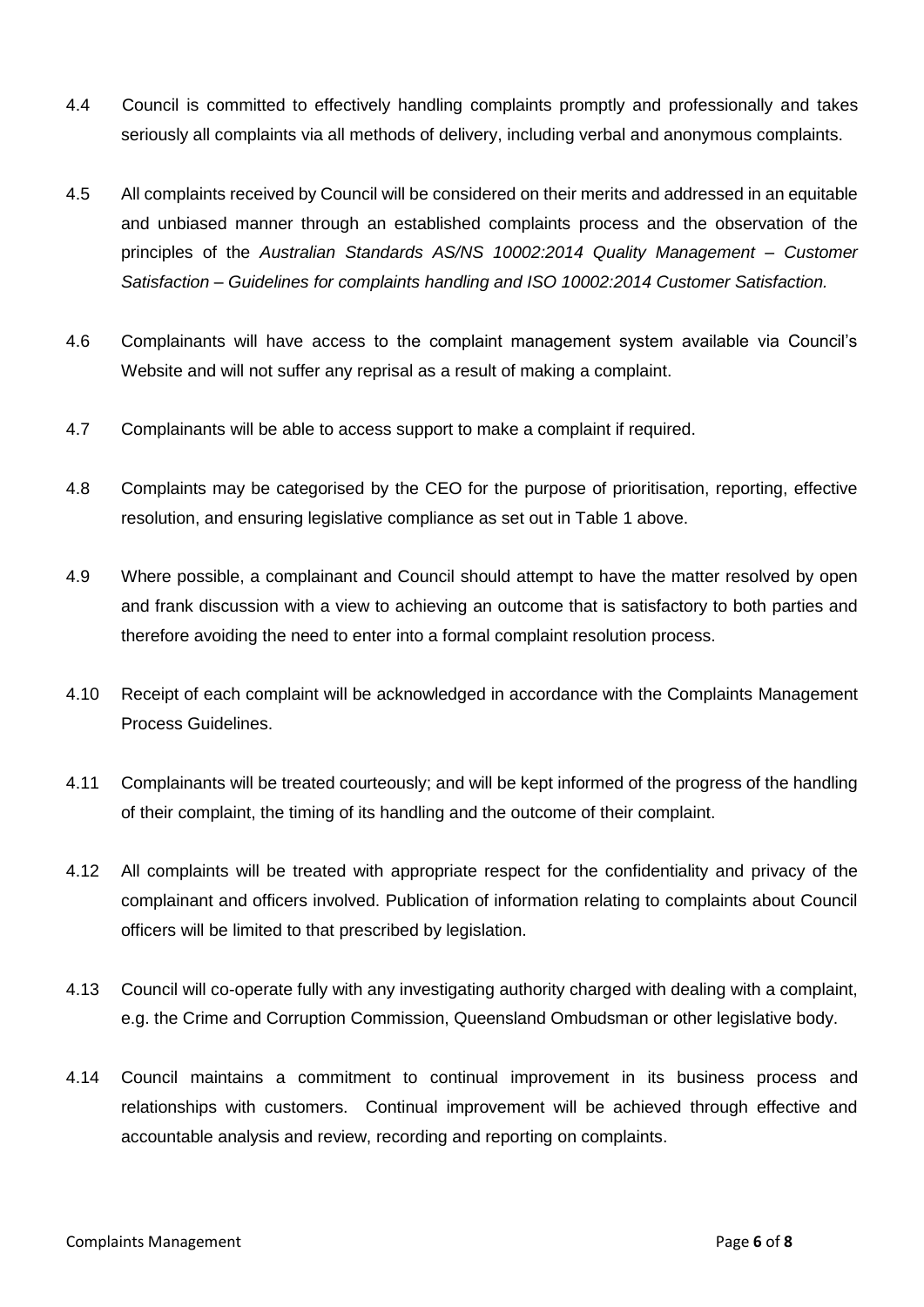- 4.15 Where multiple complaints are received about the same or similar issue, this could indicate poor customer service or other systemic problem. Council should quickly and effectively review such complaints to determine any rectification action required.
- 4.16 Complaints about decisions of Councillors through the General Meeting process will not be dealt with under this policy. The complaint process is not a tool to bring Council business to a halt nor to delay or prevent Council from making decisions.
- 4.17 Council staff who undertake roles in resolving or investigating complaints will receive training, the effectiveness of which will be reviewed at least as frequently as this policy and associated guideline.
- 4.18 A Council staff member who attempts to informally resolve a complaint or who investigates a complaint must be senior to the person subject of the complaint (if the complaint is about an officer) and senior to the person directly responsible for providing the service (if the complaint is about that service). The only exception to this is for a complaint made about the CEO, in which case the CEO will delegate the responsibility to resolve or investigate the complaint to a director, manager of Council or external investigator.
- 4.19 Council's systems, this policy and associated guideline will be reviewed periodically to maintain best practice.
- 4.20 If there is any conflict between this policy or associated guideline and the requirements' of the Act or any other relevant legislation, the legislative requirements will take precedence.